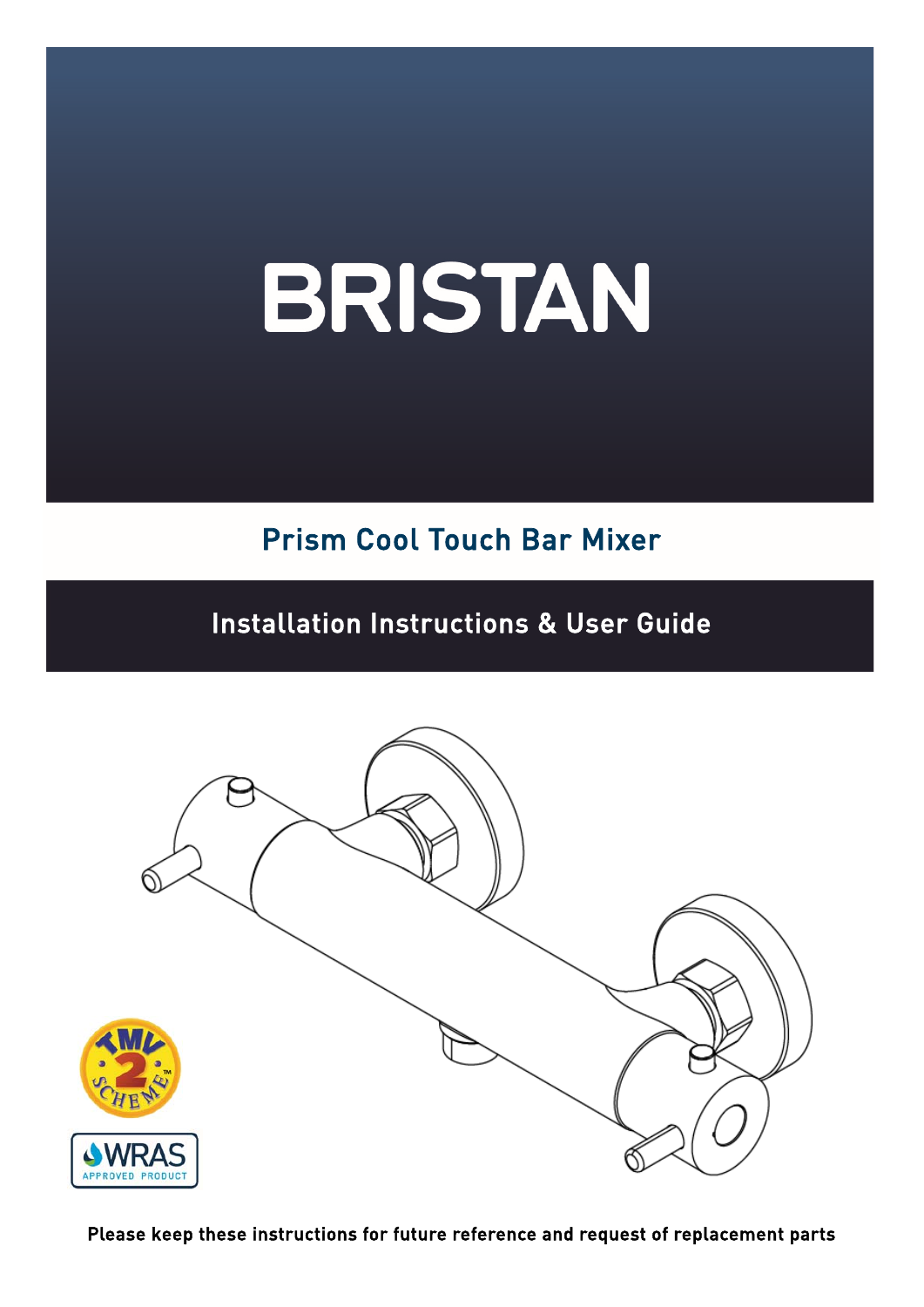Thank you for choosing Bristan, the UK's leading taps and showers expert. We have designed this product with your enjoyment in mind. To ensure that it works to it's full potential, it needs to be fitted correctly. These fitting instructions have been created to give you all of the Information you need and, if you need any further help, please do not hesitate to give us a call on 0844 701 6273.

| Contents                     | Page      |
|------------------------------|-----------|
| Important Safety Information | 03        |
| General Information          | 04        |
| Specifications               | 05        |
| Dimensions                   | 06        |
| Installation Requirements    | $07 - 10$ |
| Installation                 | $11 - 15$ |
| Operation                    | 16        |
| <b>Temperature Setting</b>   | 16        |
| Commissioning                | 17        |
| Maintenance                  | 18        |
| Troubleshooting              | $19 - 20$ |
| <b>Notes</b>                 | 21        |
| Guarantee                    | $22 - 23$ |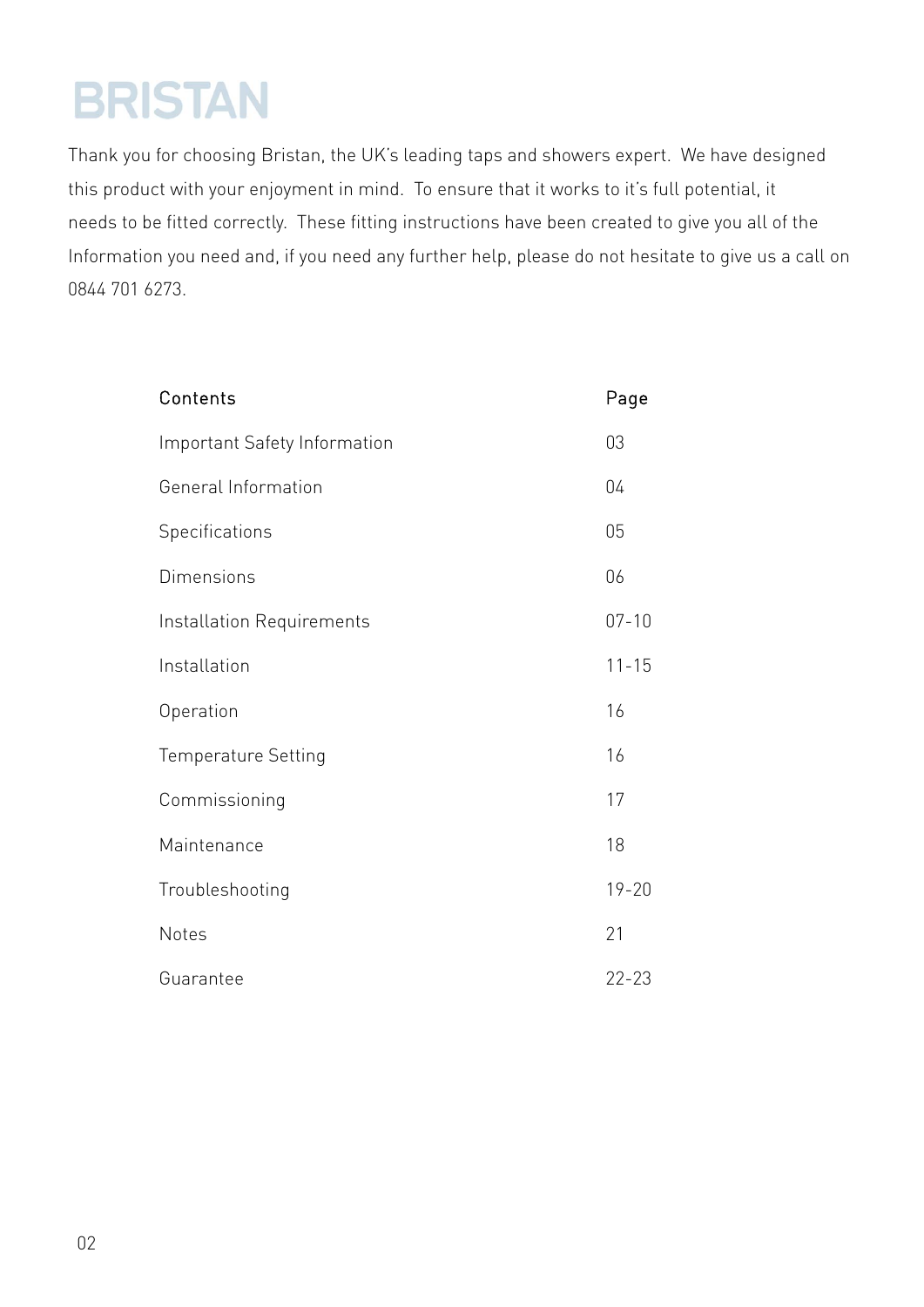#### Important Safety Information

- Please read these instructions thoroughly and retain for future use.
- All products manufactured and supplied by Bristan are safe provided they are installed correctly, used correctly and receive regular maintenance in accordance with these instructions.
- If you are in any doubt about your ability to install this shower valve safely you must employ the services of an experienced qualified plumber.
- This shower valve needs to be installed in accordance with, and meet the requirements of the Water Supply (Water Fittings) Regulations 1999 and Scottish Byelaws 2004.
- Warning: Do not operate the shower valve if you suspect it is frozen. Do not site the shower valve where it might be subjected to freezing conditions.
- Do not crush or kink the shower hose as this could damage the hose and cause leaks.
- Remove all packaging and check the contents for damage before starting installation.
- Warning: Before starting any installation please consider the following: before drilling into walls, check that there are no hidden electrical wires, cables or water supply pipes. This can be checked with the aid of an electronic detector.
- If power tools are used do not forget to: The Superior Puear eve protection
	- Unplug equipment after use
- Fitting Isolating valves to the inlet feeds is required for ease of maintenance.
- **Warning:** Before installing the new shower valve it is essential that you thoroughly flush through the pipework in order to remove any remaining swarf, solder, etc. Failure to carry out this procedure could cause problems or damage to the workings of the shower valve.
- It is recommended that when installing the shower valve, full access is provided for servicing purposes.
- This shower valve must not be modified in any way as this will invalidate the quarantee.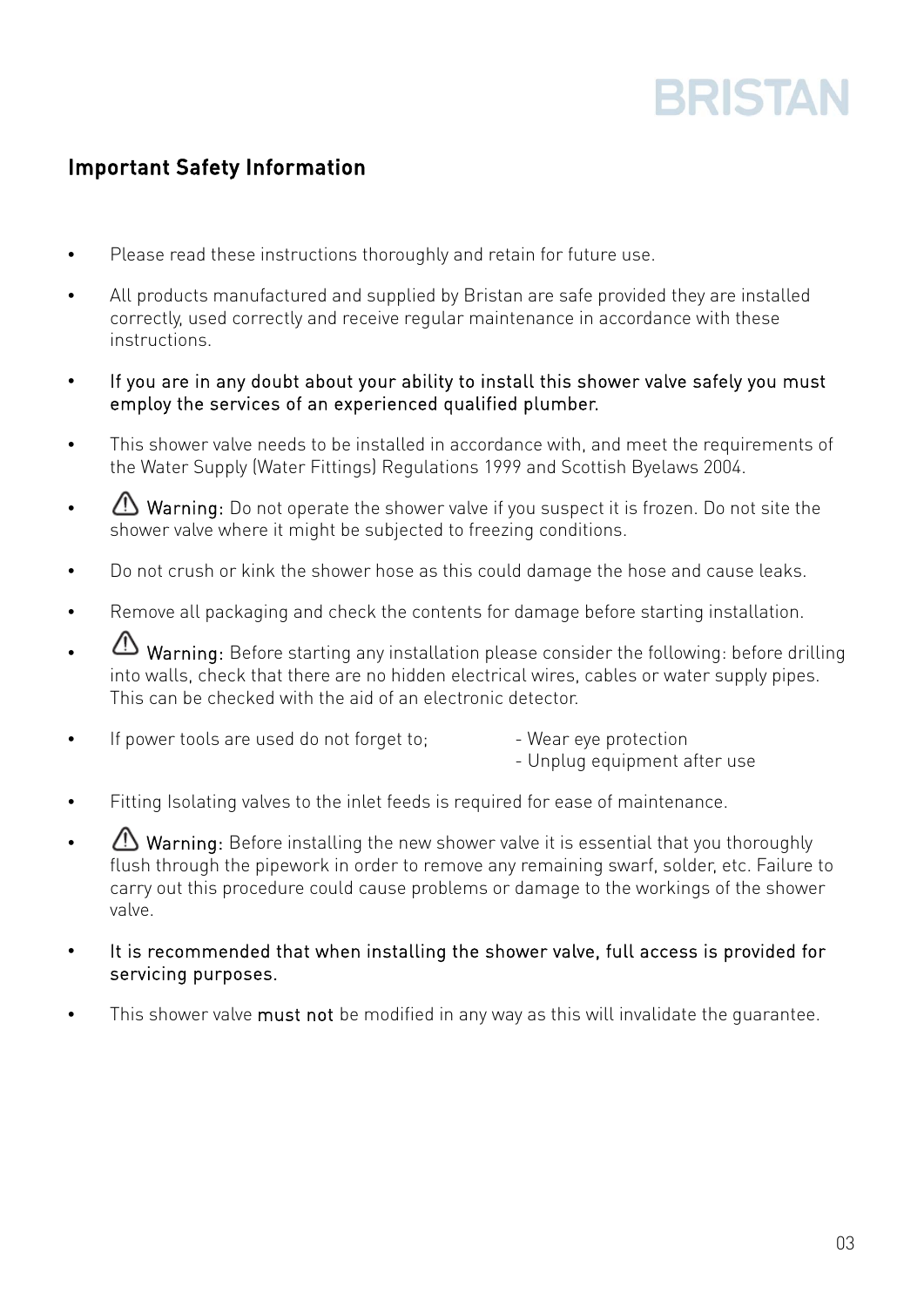#### General Information

This product has been tested to the Water Regulations Advisory Scheme (WRAS) and satisfies the requirements of the Water Supply (Water Fittings) Regulations 1999 and current Scottish bylaws.

For full Installation Requirements & Notes (IRN) please visit www.wras.co.uk/directory.

This product is designed to be used within systems designed to BS 6700.

BS 6700 recommends the temperature of stored water should never exceed 65ºC. A stored water temperature of 60ºC is considered sufficient to meet all normal requirements and will minimise the build up of lime scale in hard water areas

If the shower valve is installed at low pressure (tank fed), then the minimum distance from the highest installed position of the shower valve to the underside of the cold tank should be at least 2 metres to ensure adequate performance.

Note: Nominally equal (balanced) inlet supply pressures are recommended for optimum performance.

This shower valve should be installed in compliance with the Water Supply (Water Fittings) Regulations 1999 and the current Scottish Bylaws 2004.

If in doubt, contact a registered plumber or your Local Water Authority or the Secretary of the Institute of Plumbing, address as follows:-

The Institute of Plumbing , 64 Station Lane, Hornchurch, Essex, RM12 6NB Tel: 01708 472791

| <b>Recommended Usage</b> |  |                     |  |
|--------------------------|--|---------------------|--|
| Domestic                 |  | Heavy<br>Commercial |  |
| Light<br>Commercial      |  | <b>Health Care</b>  |  |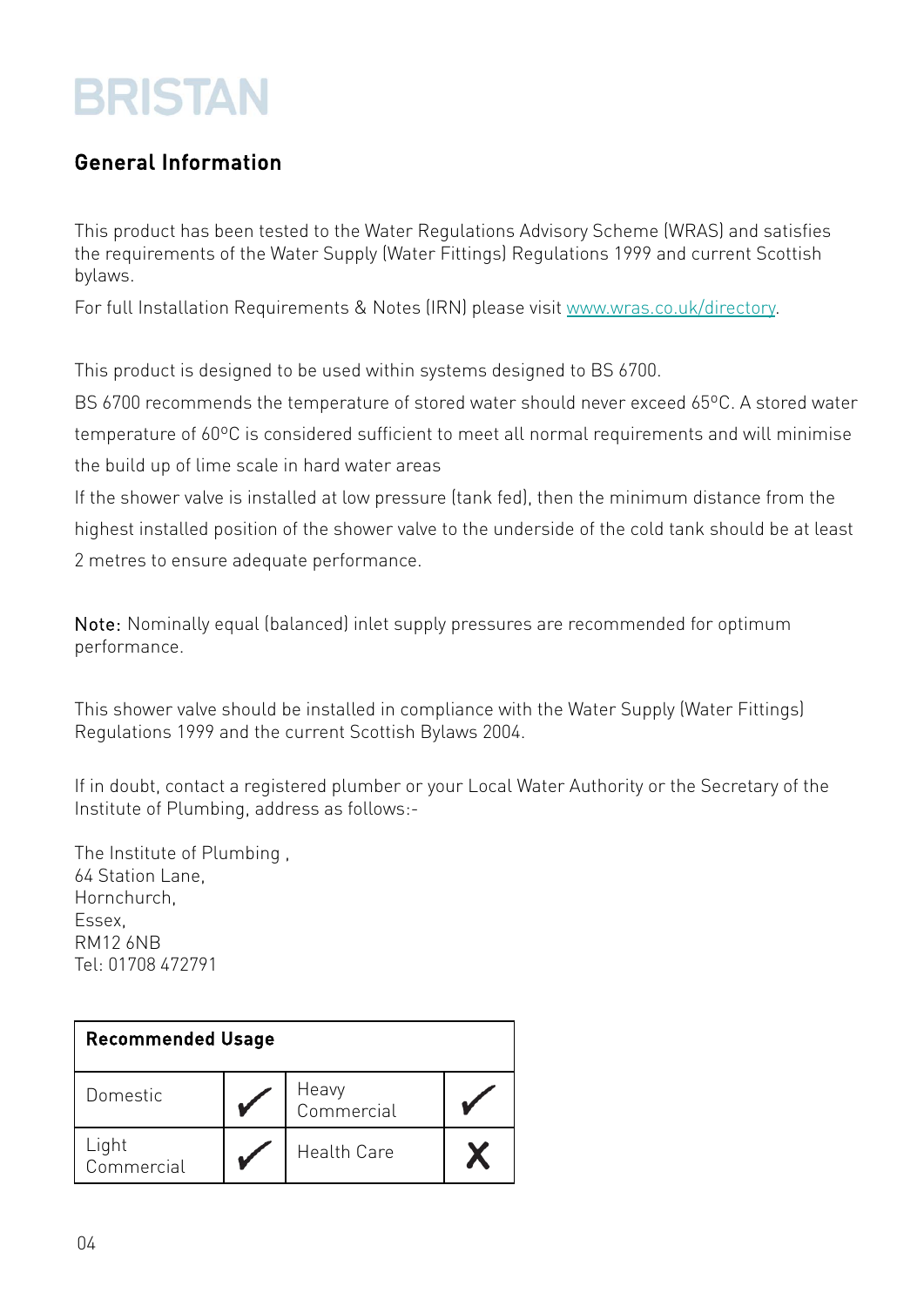

#### Specifications

Inlet Connections: 15mm Compression with 150mm between centres.

Minimum working pressure: 0.2bar Maximum working pressure: 5.0bar Maximum static Pressure: 10.0bar

Note: Static pressure is the build up of pressure when the valve is closed.

Nominally equal (balanced) inlet supply pressures are required for optimum performance.

If pressures are unequal, then a pressure reducing valve should be used.

Maximum recommended imbalance between hot and cold supply should not exceed a ratio of  $5.1$ 

#### Supply Requirements:

Minimum cold water supply temperature: 5ºC Maximum cold water supply temperature: 25ºC Maximum hot water supply temperature: 80°C

(a maximum hot water supply of 60-65ºC is recommended for ablutionary purposes).

Maximum Outlet Temperature: Factory pre-set to 38ºC with push button override to 42ºC-43ºC. (can be re-set to suit site conditions or personal preference).

Note: If the temperature is re-set to suit different site conditions the valve will work adequately however the TMV2 scheme will not apply.

The inlet hot water temperature must be at least 10ºC above the required blend temperature (e.g. outlet temperature 43ºC: Minimum hot supply 53ºC).

#### System Requirements:

Gravity fed hot & cold (Equal pressures) Gravity fed hot & mains cold (Different pressure, maximum ratio 5:1) Unvented systems Instantaneous water heater (combination boiler) Pumped system

Note: When using a pumped system we recommend that an essex flange is used.

Valve operating outside these conditions of use cannot be guaranteed to operate as type 2 valves.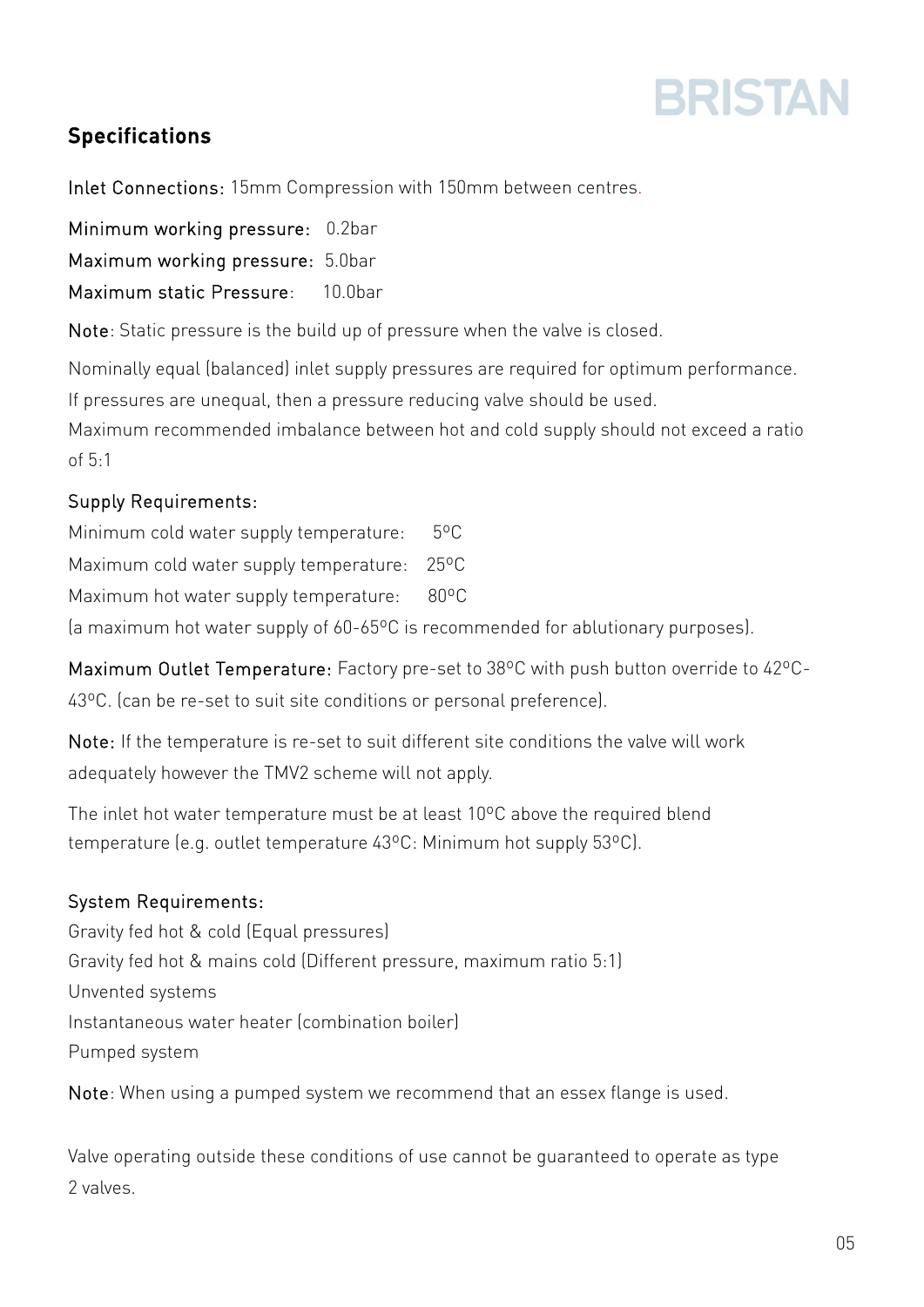#### Dimensions



All dimensions are in mm's and are approximate.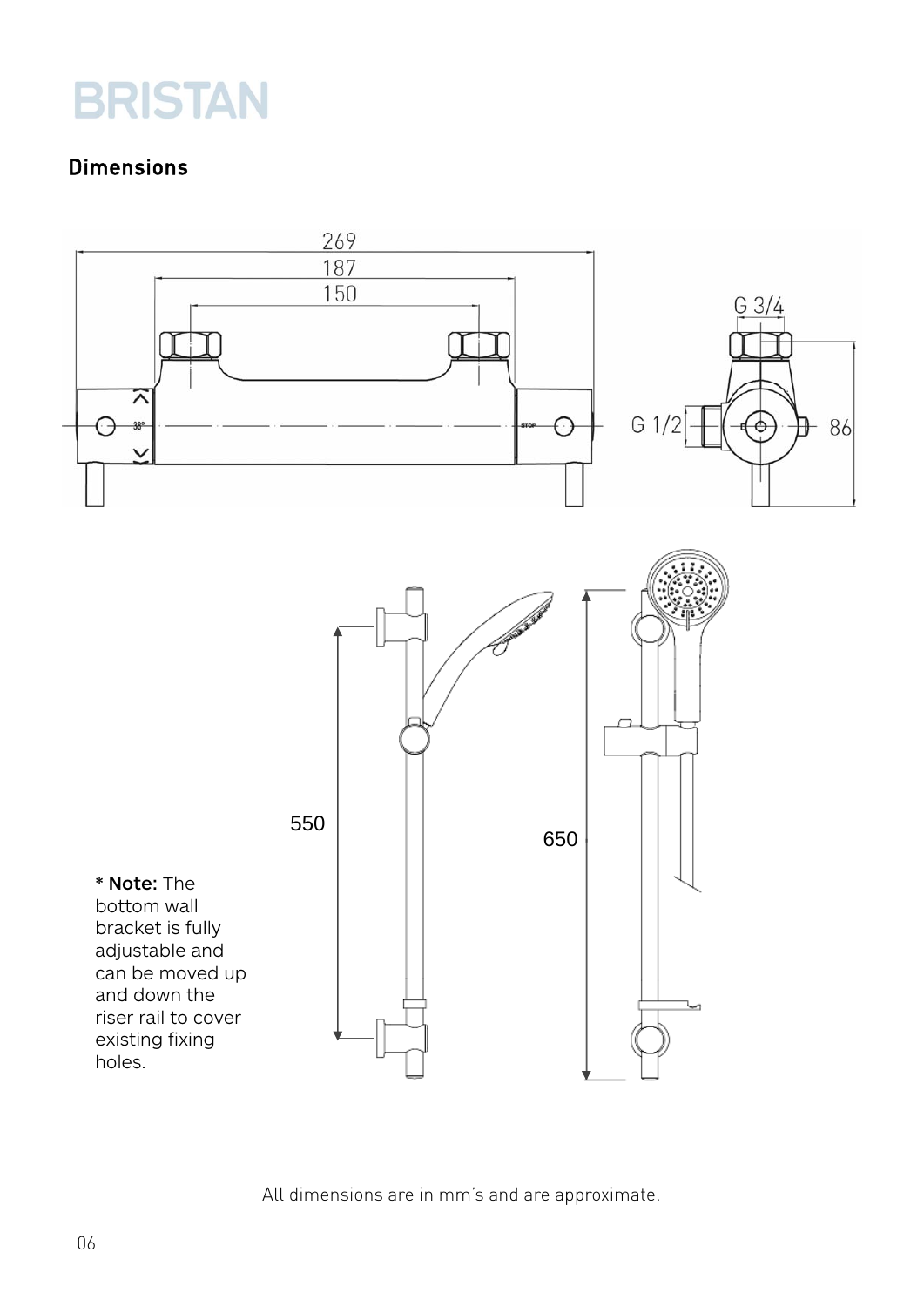#### Installation Requirements

This shower valve must be installed in compliance with current water regulations. If you have any doubts about the water regulation requirements contact your local water services provider or use the services of a professional plumber.

This shower valve is suitable for use with the following water supply systems.

• Gravity Fed Hot and Cold

(pressure Balanced)

• Gravity Fed Hot and Mains Cold

(differential pressure – see Specification section on page 5.

• Instantaneous Water Heater (combination boiler)

- Unvented System
- Pumped System

#### Gravity Fed Hot and Cold



IN Important: If you install this shower valve with a gravity fed system, there must be a minimum head (vertical distance) from the underside of the cold water storage tank to the shower valve position of at least 2 metres.

Note: Pumped system (with Essex

flange) If you install this shower valve to a pumped gravity fed system where the minimum head (vertical distance) from the underside of the cold water storage tank to the top of the hot water cylinder is less than 1 metre we recommend an Essex flange is used as shown on page 08.

#### Flushing Pipework

Important: Before connecting the shower valve (see Installation on pages 11- 15), supply pipework must be flushed to clear debris before connecting the shower valve. Debris will reduce the performance and life of the shower.

#### Gravity Fed Hot and Mains Cold

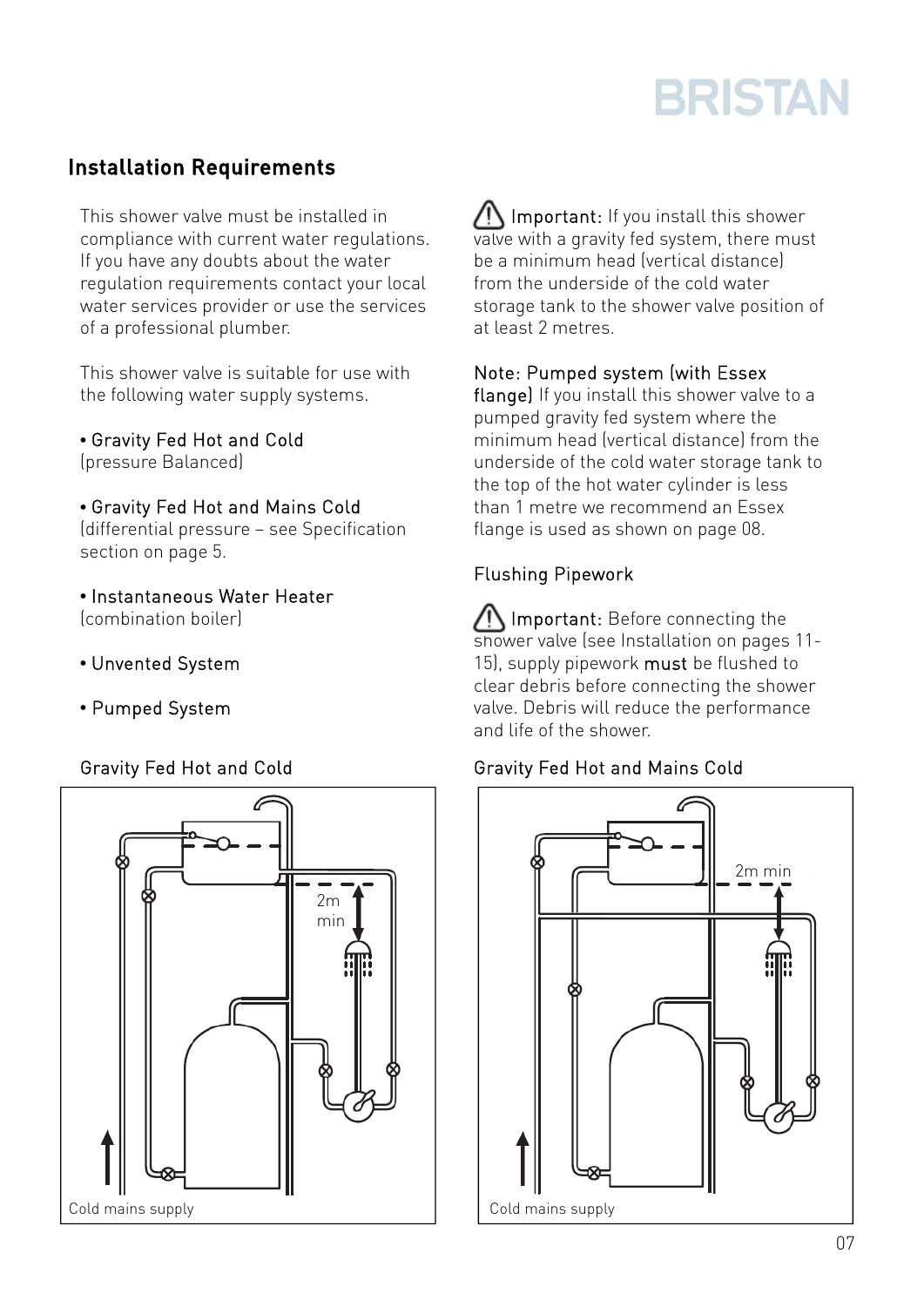#### Installation Requirements

#### Instantaneous Water Heater New York Chrometed System





#### Pumped System **Pumped System (with Essex flange)**

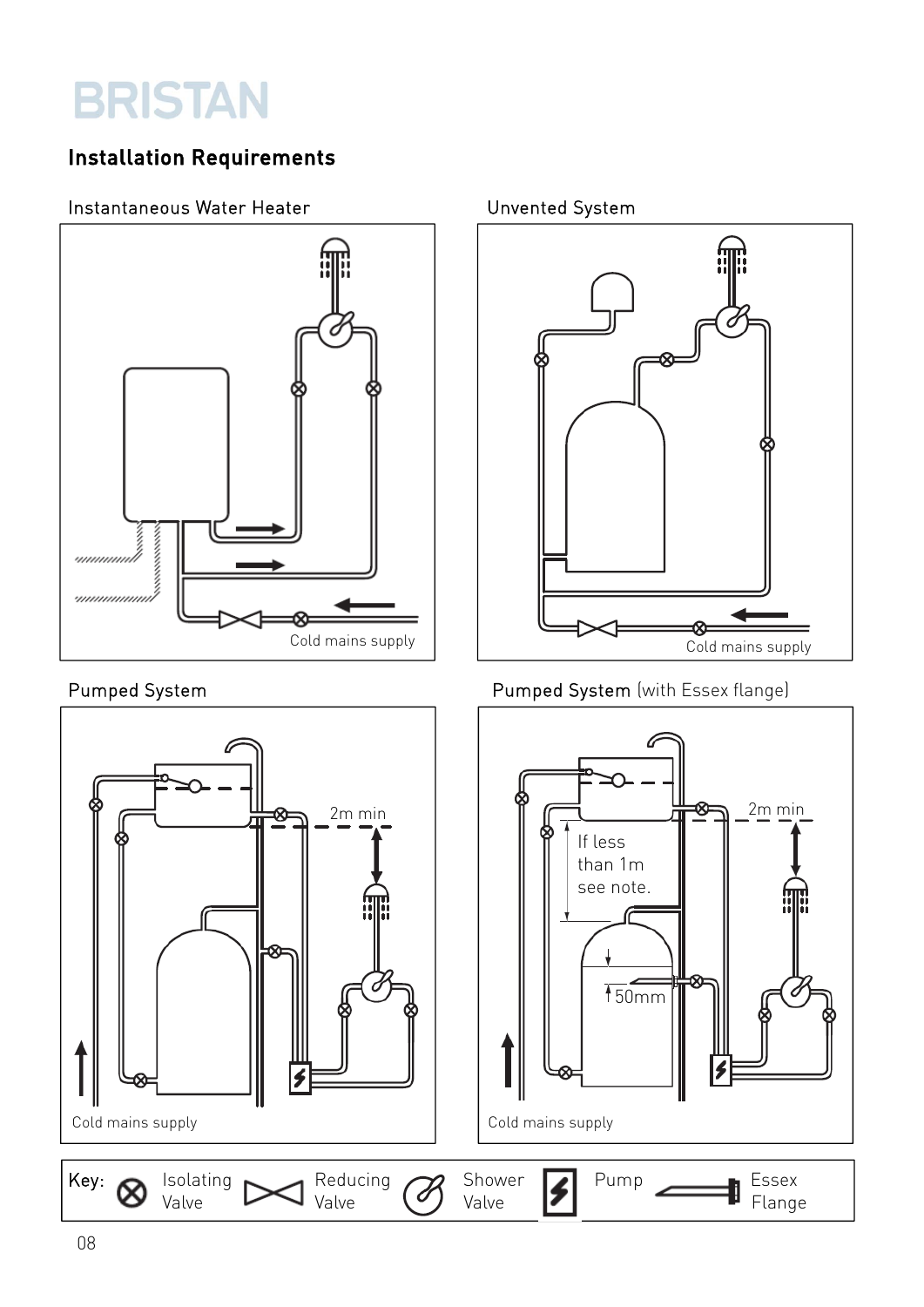#### Installation Requirements

These fittings need to be installed in accordance with the following Installation Requirements and Notes (IRN) to ensure they meet the requirements of the Water Supply (Water Fittings) Regulations 1999 and the Scottish Byelaws 2004.

IRN R001: See text of entry for Installation Requirements or Notes.

IRN R040 - Schedule 2-15 (1): The fitting shall be installed so that its outlet discharges above the spill-over level of any fixed appliance as indicated below:-

#### For backflow protection in domestic or installations up to, and including, Fluid Category 3.

If the fitting cannot be installed as indicated in the table opposite it shall be installed as either a or b below:

a: with an approved double check valve assembly or some other no less effective backflow prevention device immediately upstream of the inlet.

b: so that it draws water by gravity only from a cistern, or cylinder having a permanently open vent pipe, and the distributing pipe supplies no other fitting (other than draining tap) at a lower level.

#### For backflow protection in premises or installations up to, and including Fluid Category 5.

The vertical distance of the outlet above the spill-over level shall be not less than 20mm or twice the diameter of the inlet pipe to the fitting, which ever is the greater. If the fitting cannot be installed as indicated it shall be installed with a backflow prevention arrangement suitable for the Fluid Category.

| Size of tap or<br>combination fitting.               | Vertical distance<br>of outlet above<br>spill-over level. |
|------------------------------------------------------|-----------------------------------------------------------|
| 1. Not exceeding 1/2<br>in                           | 20mm                                                      |
| 2. Exceeding 1/2 in<br>but not exceeding<br>$3/4$ in | 25mm                                                      |
| 3. Exceeding 3/4 in                                  | 70mm                                                      |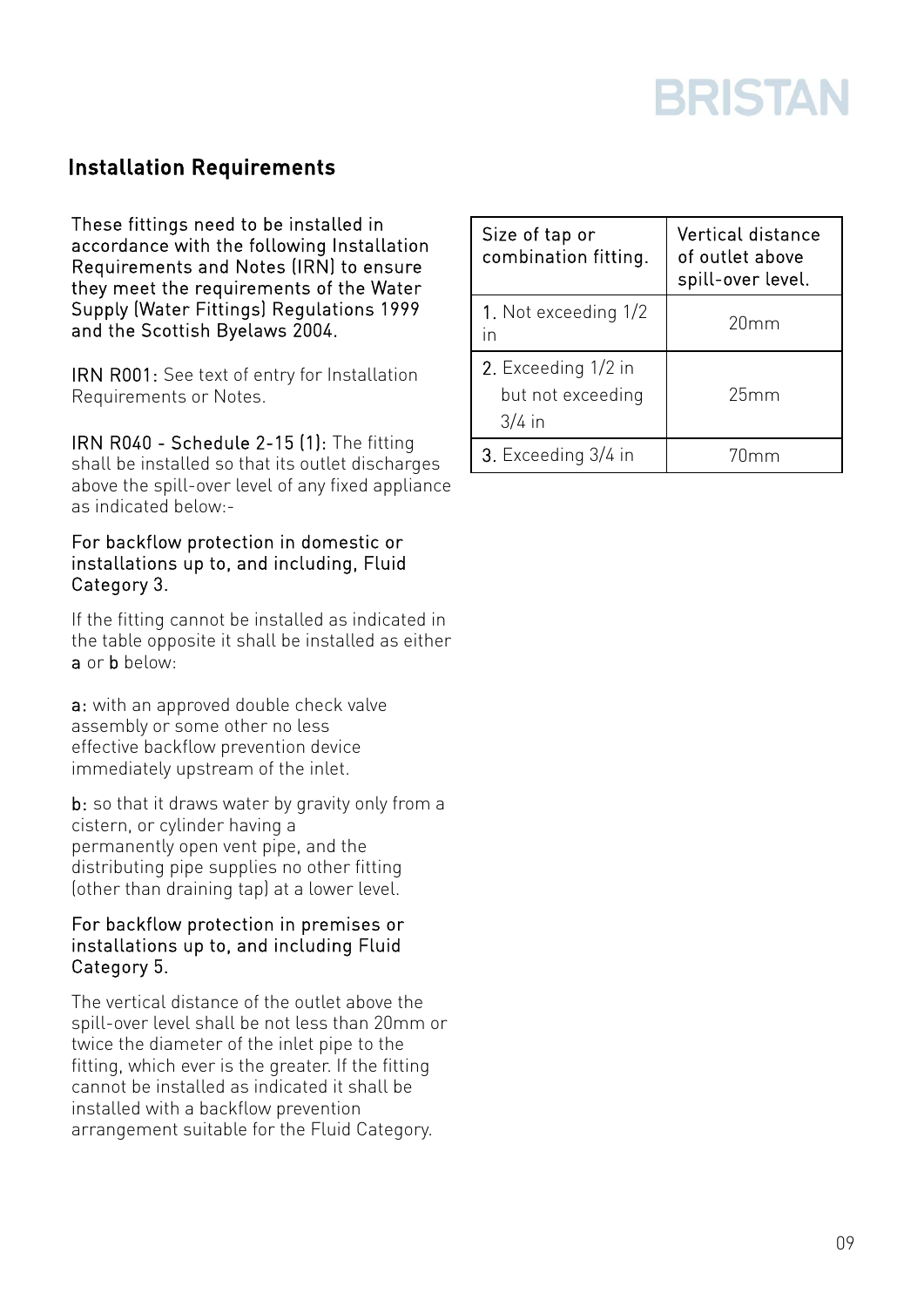#### Installation Requirements

#### Conditions of use for type 2 valves.

|                                    | Low Pressure             | High Pressure            |
|------------------------------------|--------------------------|--------------------------|
| Maximum Static Pressure<br>(Bar)   | 10                       | 10                       |
| Flow Pressure, Hot & Cold<br>(Bar) | $0.1$ to $1.0$           | $0.5$ to $5$             |
| Hot Supply Temperature<br>[°C]     | 55 to 65                 | 55 to 65                 |
| Cold Supply Temperature<br>(°C)    | Equal to or Less than 25 | Equal to or Less than 25 |

This valve has been approved for use in the following designations;

| Code | Operating<br>Pressure | Application |
|------|-----------------------|-------------|
| HP-S | High Pressure         | Shower      |

If a water supply is fed by gravity then the supply pressure should be verified to ensure the conditions of use are appropriate for the valve.

#### Recommended Outlet temperatures

We recommend the following set maximum mixed water outlet temperatures for use in all premises:

41ºC for showers;

#### The mixed water temperatures must never exceed 46ºC.

The maximum mixed water temperature can be 2ºC above the recommended maximum set outlet temperatures.

Note: 46ºC is the maximum mixed water temperature from the bath tap. The maximum temperature takes account of the allowable temperature tolerances inherent in thermostatic mixing valves and temperature losses in metal baths.

#### Warning: It is not a safe bathing temperature for adults or children.

The British Burns Association recommends 37 to 37.5ºC as a comfortable bathing temperature for children. In premises covered by the Care Standards Act 2000, the maximum mixed water outlet temperature is 43ºC.

The thermostatic mixing valve (TMV) will be installed in such a position that maintenance of the TMV and its valves and the commissioning and testing of the TMV can be undertaken.

Note: The frequency of In-Service tests – 1 year max.

The fitting of isolation valves is required as close as is practical to the water supply inlets of the thermostatic mixing valve.

The fitting of strainers is recommended as close as is practicable to the water supply inlets of the thermostatic mixing valve.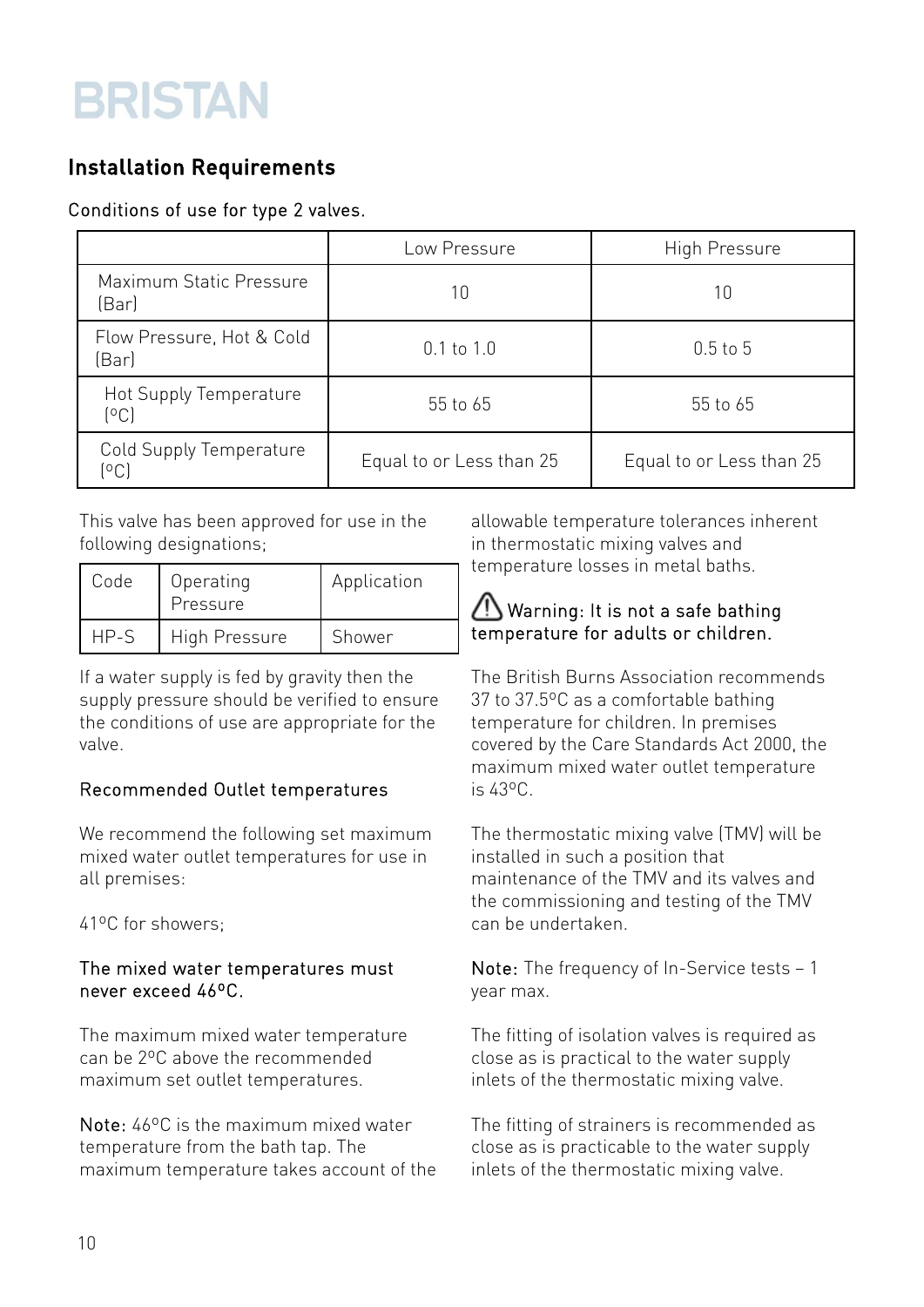#### Installation

This Thermostatic Mixer Valve (TMV) should be installed in compliance with Water Regulations (refer to General Information section). For further details contact your Local Water Authority.

This TMV is suitable for use with the following systems:

- Gravity Fed Hot & Cold (Nominally Equal Pressure)
- Gravity Fed Hot & Mains Cold (Differential Pressure, Max ration 5:1)
- Unvented Systems
- Instantaneous Water Heater (Combination Boiler)
- Pumped System

Note: On Gravity systems the minimum distance from the underside of the cold water storage tank to the shower valve must be at least 2 metres.

 $\sqrt{!}$  Warning: Before installing the thermostatic mixer valve it is essential that you thoroughly flush through the pipework in order to remove any remaining swarf, solder, etc. Failure to carry out this procedure could cause problems or damage to the workings of the mixer valve.

#### Installing the Fast Fit Kit

1. Identify all components are present prior to starting installation.

2. Using the template supplied with the fast fit kit mark out the position for the pipework and the fixings supplied.

Note: The Pipe centres required for this Thermostatic Mixing Valve are 150mm.



 $\bigcap$  Before drilling into walls, check that there are no hidden electrical wires, cables or water supply pipes. This can be checked with the aid of an electronic detector.

 $\sum$  If power tools are used do not forget to;

- Wear eye protection
- Unplug equipment after use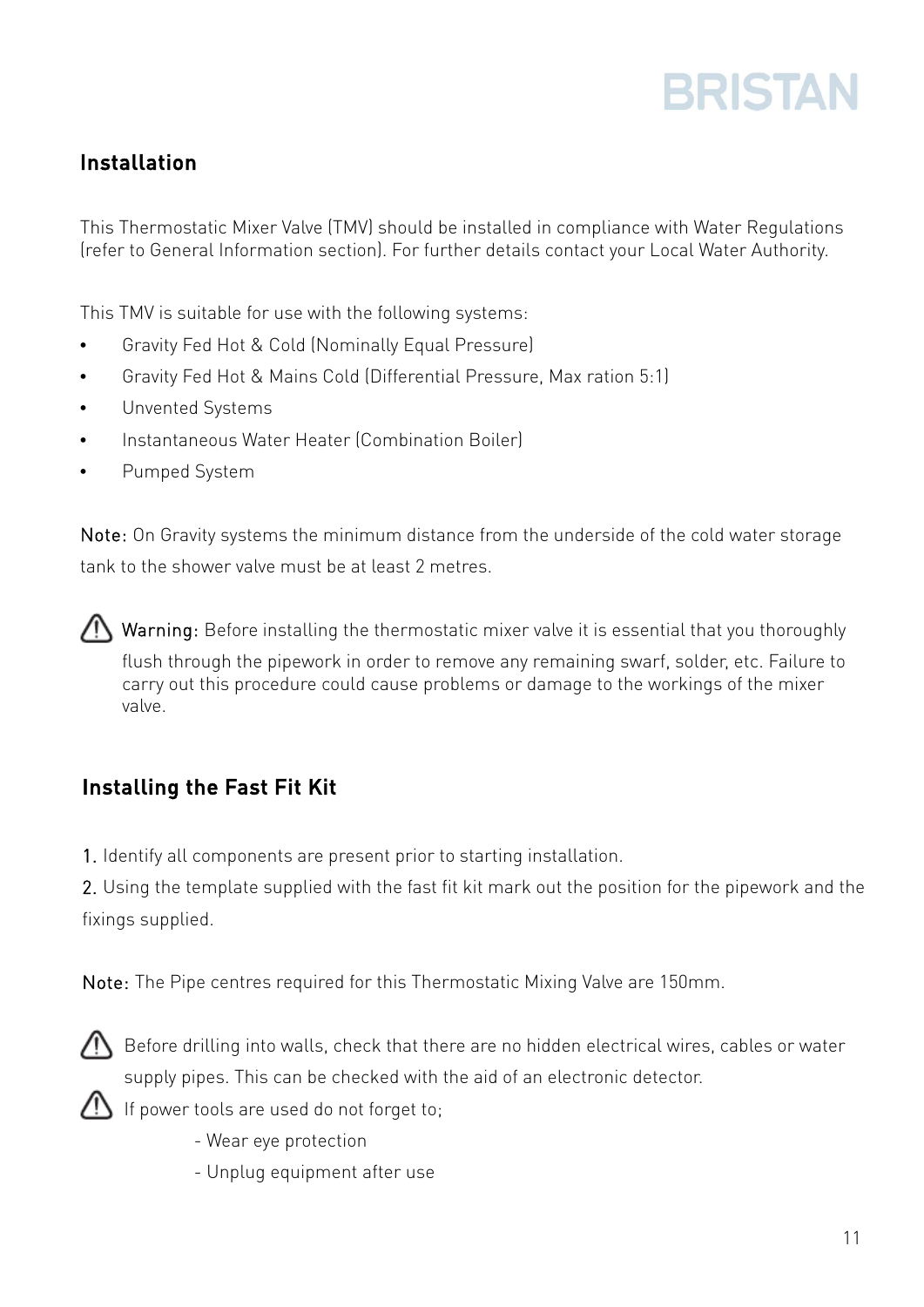3. Drill suitable holes in the wall surface at the marked positions to accommodate the supply pipework and fixings.

4. Terminate the pipework in the wall ensuring that there is at least 30mm of 15mm diameter pipework protruding from the finished wall surface (See Fig.1).

IMPORTANT: The water supply pipes to the thermostatic Mixer Valve must be with the Hot on the left and the Cold on the right when viewed from the front.

5. Place the wall plates (1) over the supply pipes. Using the wall plugs (2) and screws (3) provided fix the wall plates to the wall (See Fig.2).

6. Place the olives (4) onto the protruding pipework (See Fig.3).

IMPORTANT: The pipework must not protrude past the olive (4) by more than 5mm.

7. Holding the flat edges of the wall plate (1) with a 47mm spanner screw the fixing bridge (5) onto the wall plate (1) using a 22mm spanner. Repeat this step on both sides (See Fig.3).

8. Screw the covers (6) over the wall plates / fixing bridges (5), so they are flush against the finished wall surface (See Fig.4).

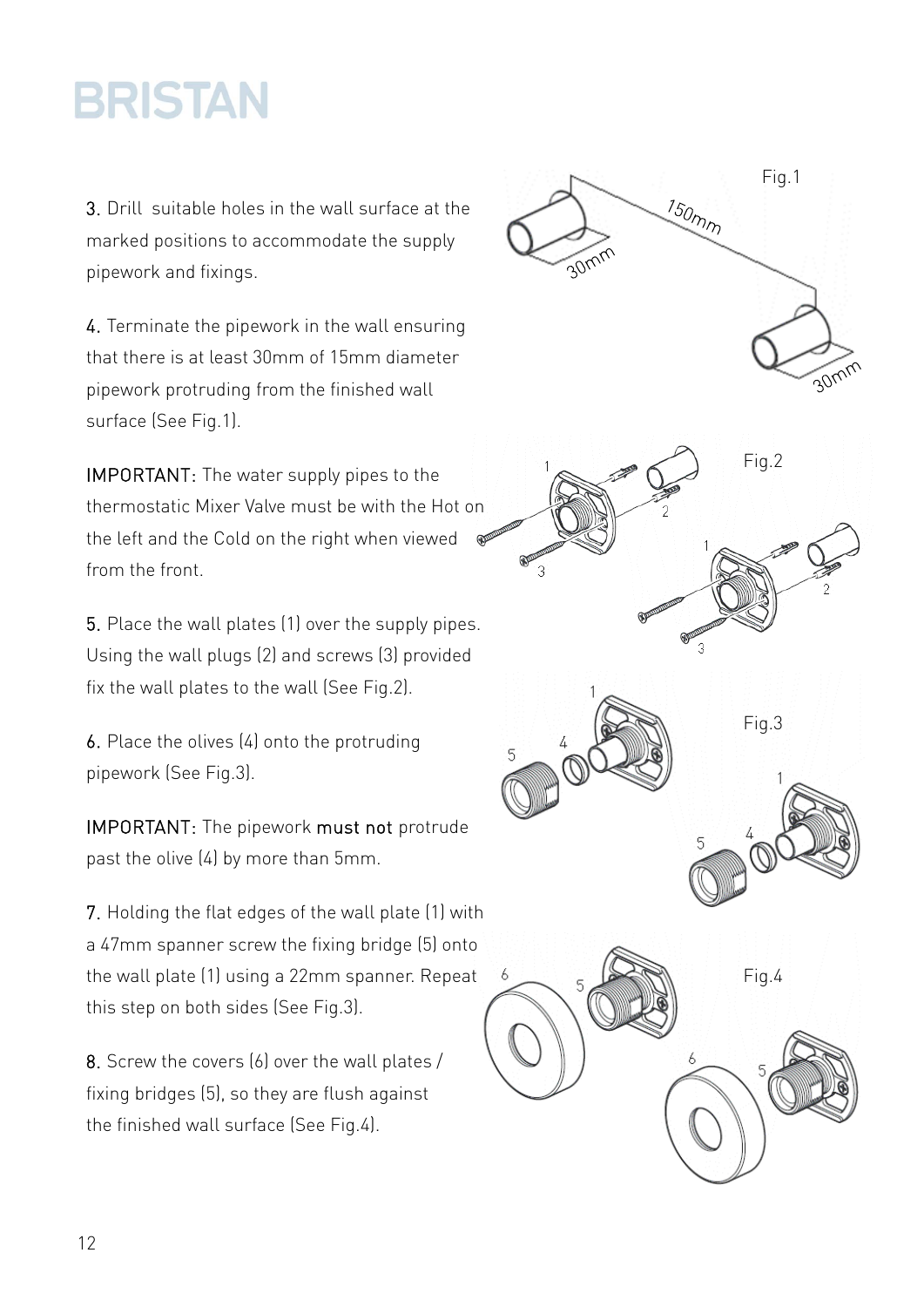#### Installing the Thermostatic Mixer Valve

1. Place the filter washers into the connectors.

2. Position the shower valve against the connectors and carefully tighten the shower valve fixing nuts onto the connectors. Do not overtighten.

Note: Take care not to damage the finish of the shower valve fixing nuts. Protect the chromium plated surfaces with a cloth.

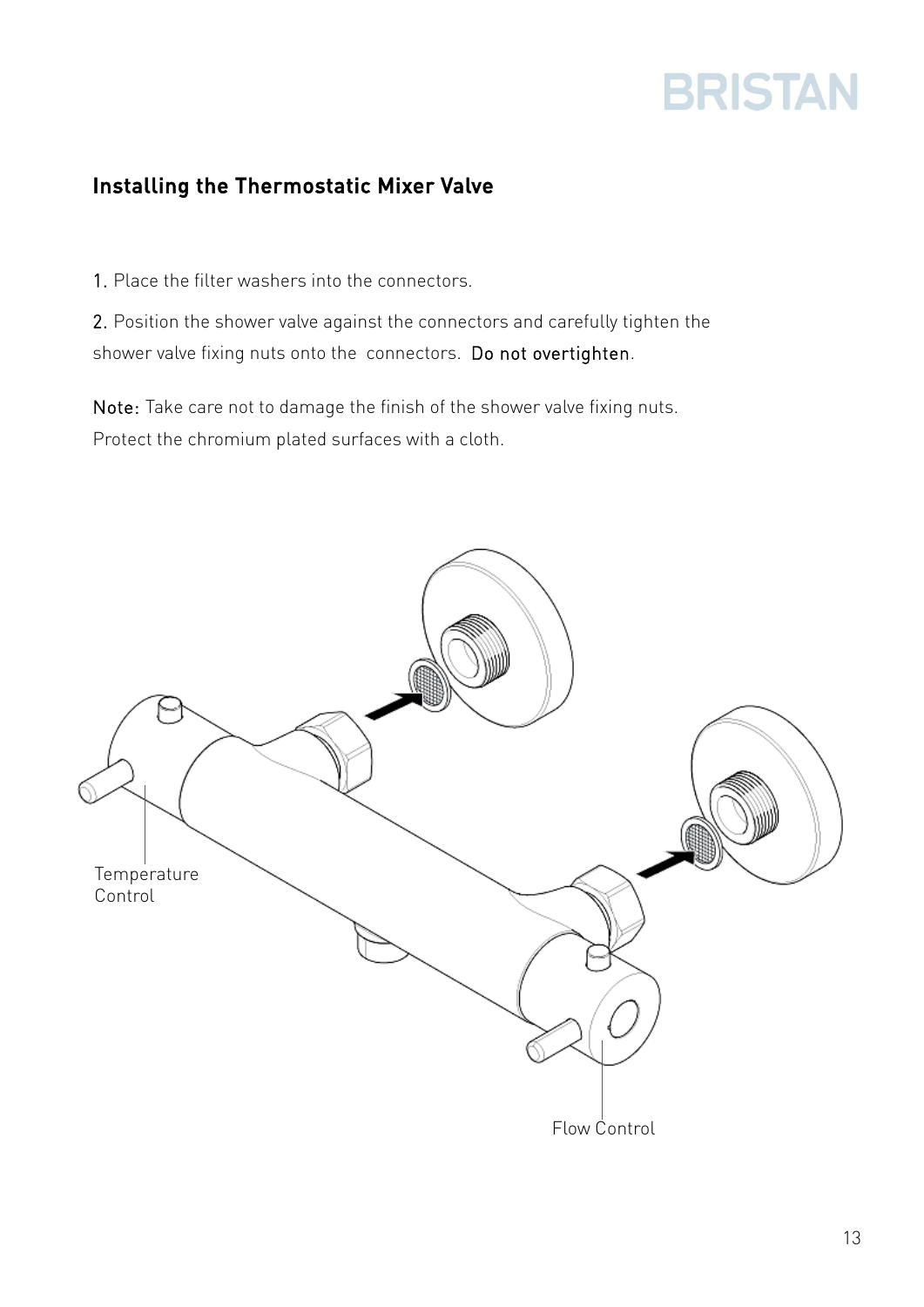#### Installing the Adjustable Riser

- 1. Position the assembled riser rail onto the wall surface, bearing in mind the highest maximum position required for the handset. With the riser rail vertical, mark the position of the wall brackets onto the wall surface.
- 2. Remove the wall brackets from the riser rail. Position the bottom wall bracket into the marked position on the wall surface, ensure it is vertical and mark the centres of the fixing holes onto the wall. Existing fixing holes maybe used as the bottom wall bracket is fully adjustable.

Remove the bottom wall bracket and drill suitable holes into the wall surface and insert wall plugs supplied.

Re-position the bottom wall bracket and secure to the wall using the fixing screws supplied.

- 3. Insert the plastic bracket insert as shown into the wall bracket and push the riser rail down through the wall bracket, ensuring the two holes in the riser rail are at the top. The wider diameter holes should face the forward.
- 4. Push the hose retainer (first) and slider down the riser rail, ensuring they are the correct way up, as shown opposite.

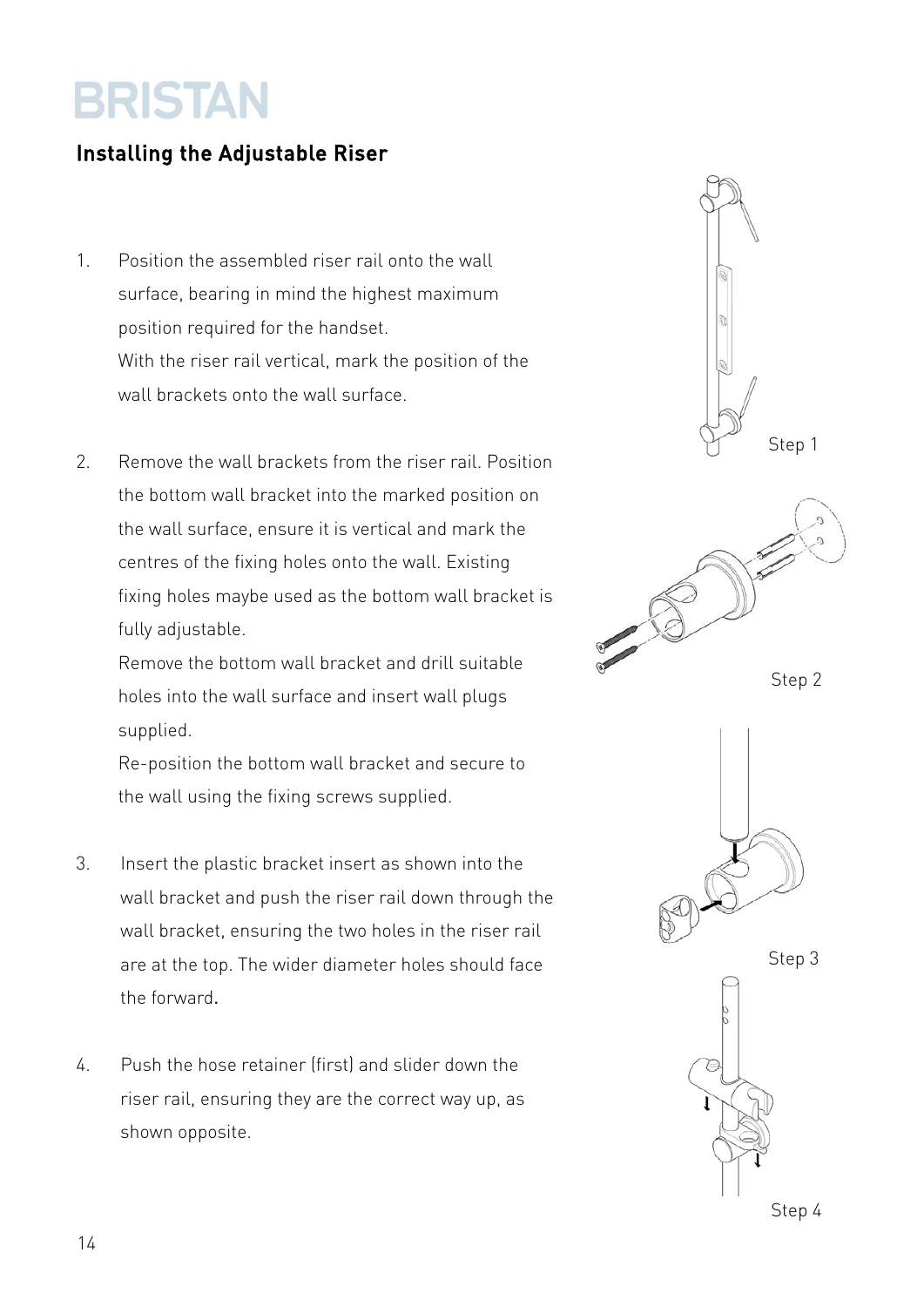#### Installing the Adjustable Riser Cont.

5. Attach top wall bracket. Push the top wall bracket onto the riser rail, ensuring the rail is still vertical and mark the centres of the fixing holes in the top wall bracket onto the wall surface.

Remove the top wall bracket and drill suitable holes and insert the wall plugs supplied.

- 6. Insert the plastic bracket insert into the top wall bracket and refit the top wall bracket and secure to the wall using the fixing screws provided.
- 7. Push-fit the wall bracket caps into position to cover the fixing holes.
- 8. Attach shower hose Screw the shower hose (nut end) onto the shower valve outlet (not supplied), ensuring the rubber washer is fitted. Screw the shower hose (cone end) onto the

shower head ensuring the rubber washer is fitted. Place the shower head into the slider.



Pressing in the button on the slider will allow the user to adjust the position of the slider either higher or lower. To adjust the angle of the showerhead twist the slider bracket until the desired position is reached.





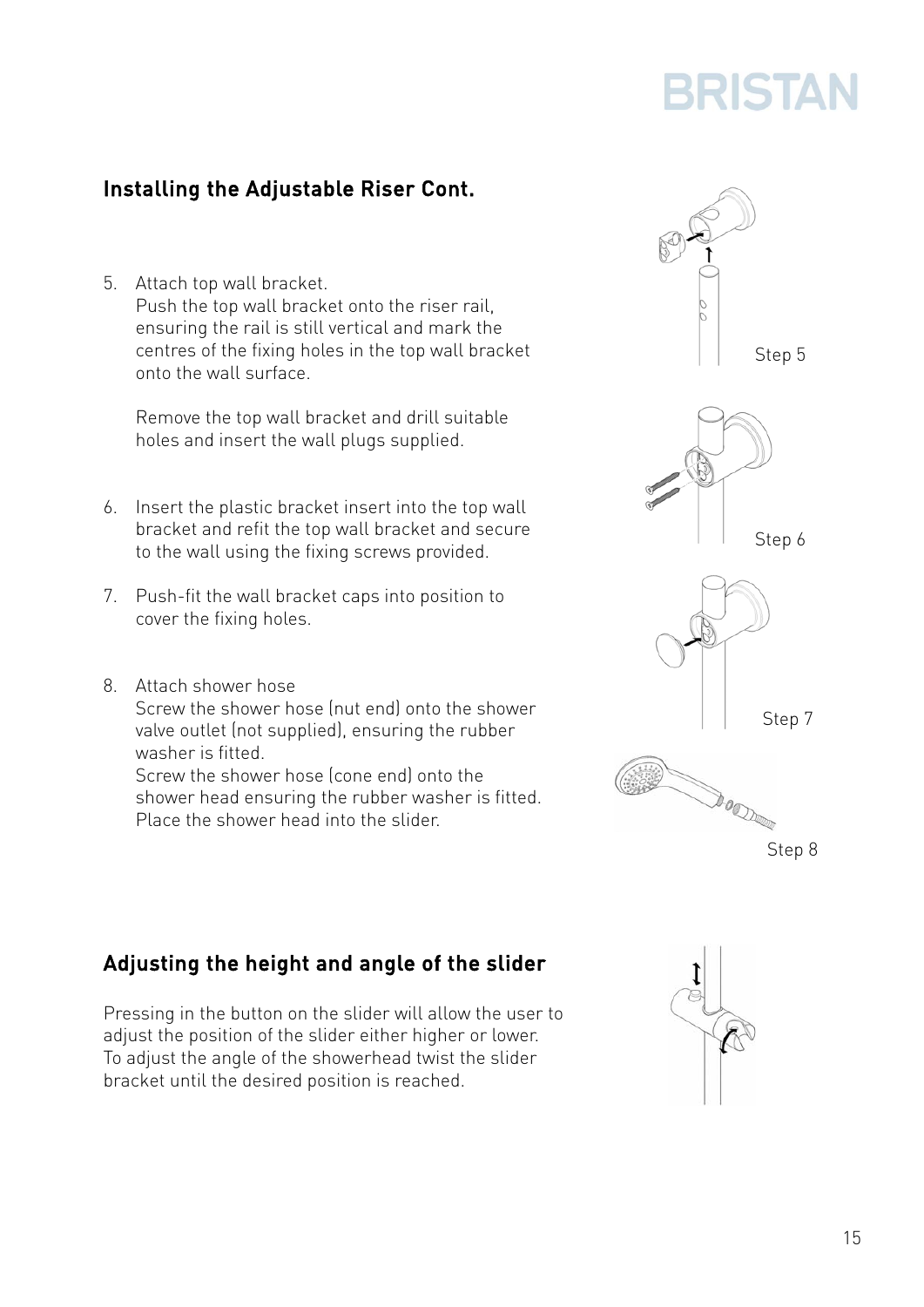#### Operation

#### Flow Control

The flow control handle (on the right) increases and decreases the flow rate through the thermostatic mixer valve. The more the handle is turned the greater the flow rate.

Note: The Prism Shower valve has an Eco feature. Press the button in on handle for an increased flow rate.

#### Temperature Control

The temperature control handle (on the left) allows the user to adjust the temperature up to 38° C, however this can be overridden by simply pressing the button on the temperature handle in and continuing to turn the control handle until the desired temperature is achieved. The user can then override the temperature to a maximum of 46ºC.

#### Temperature Setting

The temperature can be adjusted to suit different site conditions or personal preference by following the

steps below.

- Using a flat bladed tool remove the Handle end cap and loosen the retaining screw.
- Remove the handle by pulling it from the valve spindle.
- Turn the flow of water on to the maximum temperature and wait a few minutes to allow the temperature to stabilize.
- Turn the cartridge spindle in the required direction to increase or decrease the set temperature. Anti-clockwise to increase the temperature, clockwise to decrease.
- Turn the flow of water off.
- Replace the handle, retaining screw and handle cover cap.

Cartridge Plastic Stop Spindle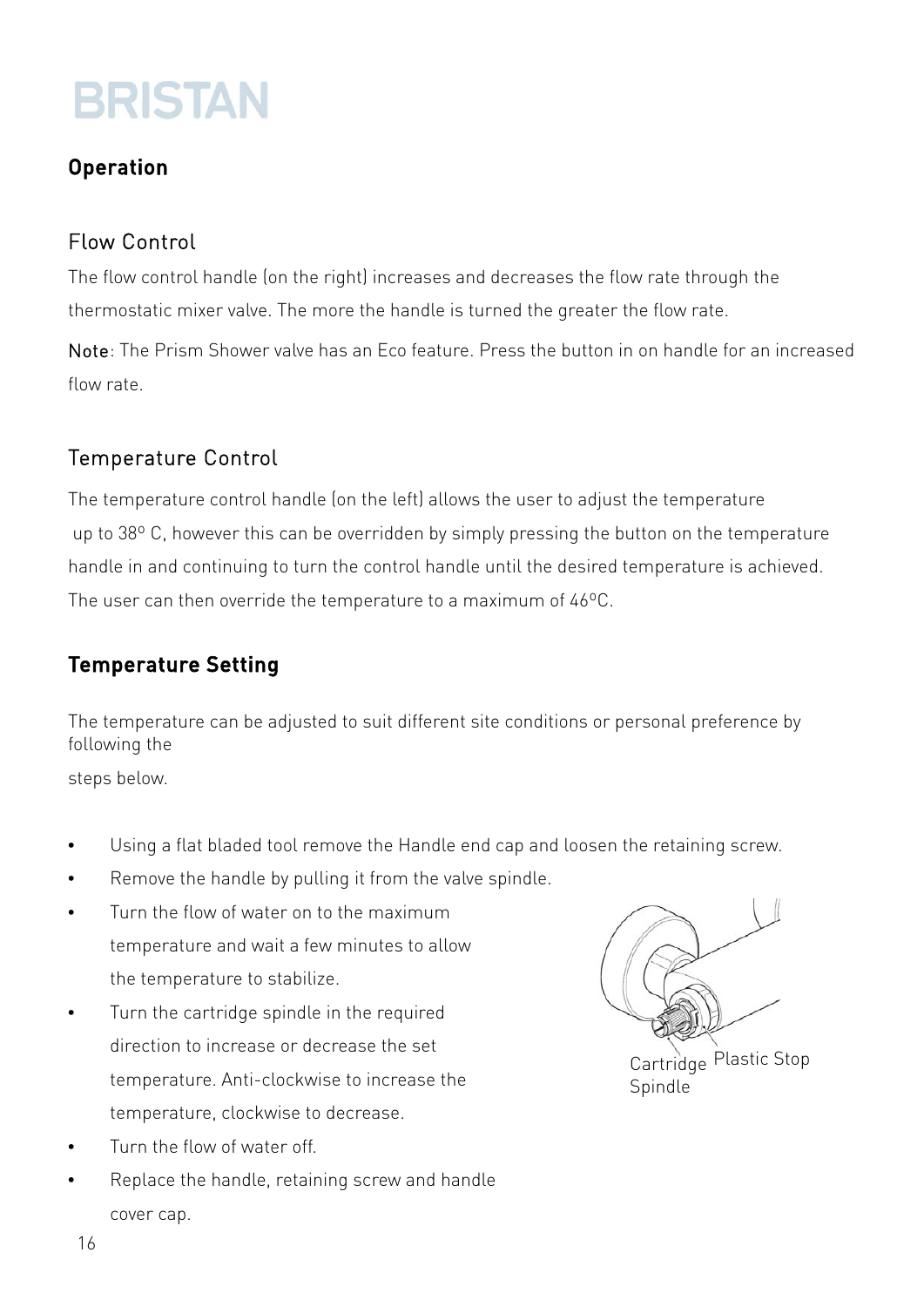#### Commissioning

Commissioning notes for Thermostatic Mixing Valves (TMV)

The first step in commissioning a thermostatic mixing valve is to check the following:

1. The designation of the thermostatic mixing valve matches the application.

2. The supply pressures are within the valves operating range.

3. The supply temperatures are within the valves operating range.

4. Isolating valves (and strainers preferred) are provided.

If all these conditions are met, proceed to set the temperature as stipulated in the setting section.

#### The mixed water temperature at the terminal fitting must never exceed 46ºC.

When commissioning / testing is due the following performance checks shall be carried out:

- Measure the mixed water temperature at the outlet.
- Carry out the cold water supply isolation test by isolating the cold water supply to the TMV, wait for five seconds, if the water is still flowing check that the temperature is below 46ºC.

If there is no significant change to the set outlet temperature (+/-2ºC or less change from the original setting) and the fail -safe shut off is functioning, then the valve is working correctly and no further service work is required.

Notes: If there is a residual flow during the commissioning or the annual verification (cold water supply isolation test), then this is acceptable providing the temperature of the water seeping from the valve is no more than 2ºC above the designated maximum mixed water outlet temperature setting of the valve.

Temperature readings should be taken at the normal flow rate after allowing for the system to stabilize.

The sensing part of the thermometer probe must be fully submerged in the water that is to be tested.

Any TMV that has been adjusted or serviced must be re-commissioned and re-tested in accordance with the instructions in the setting section.

The installation of thermostatic mixing valves must comply with the requirements of the Water Supply (Water Fittings) Regulations 1999.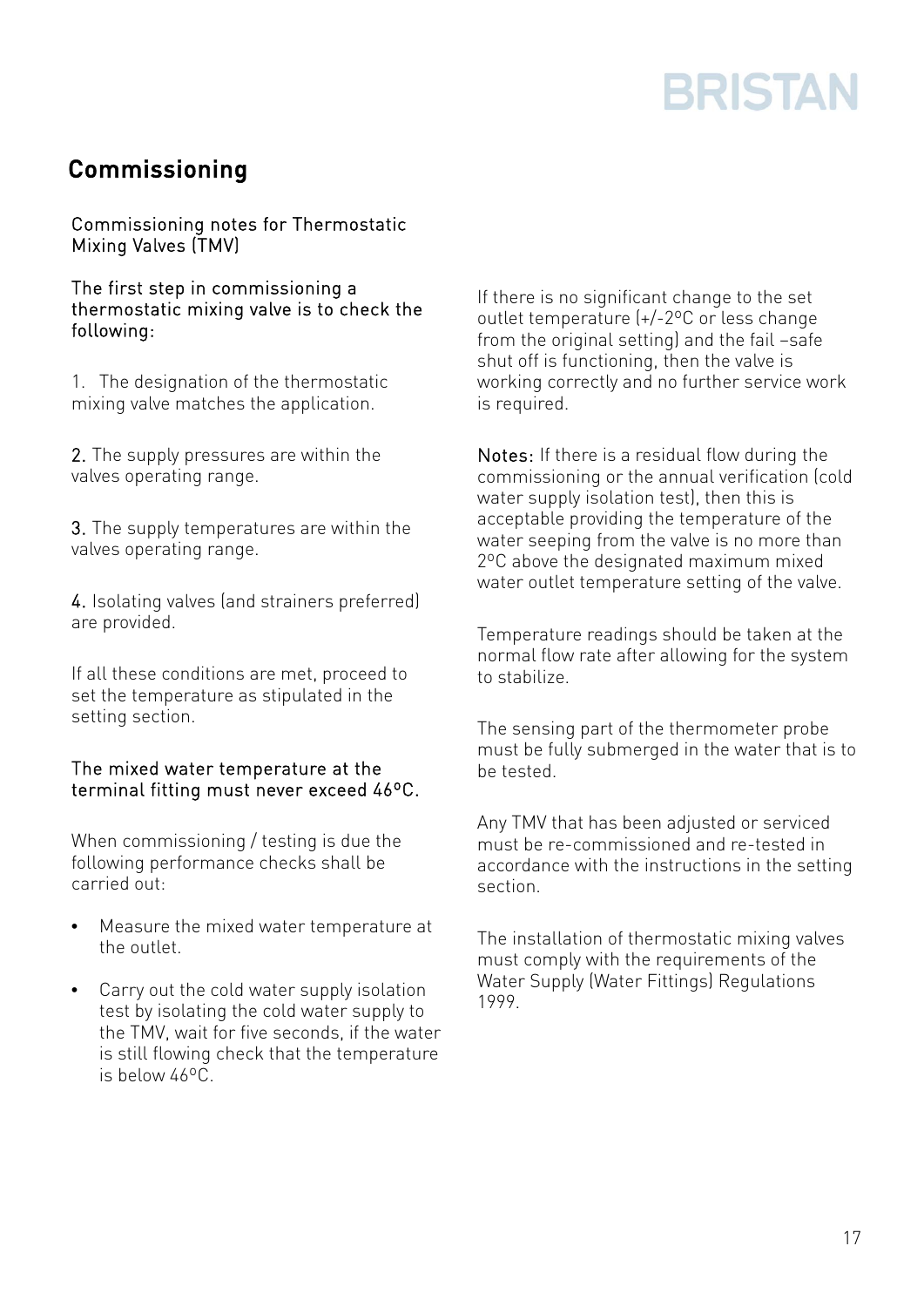#### Maintenance

#### General Cleaning

Your fitting has a high quality finish and should be treated with care to preserve the visible surfaces. All surfaces will wear if not cleaned correctly, the only safe way to clean your mixer valve is to wipe with a soft damp cloth. Stains can be removed using washing up liquid. All bath cleaning powders and liquids will damage the surface of your fitting, even the non – scratch cleaners.

Note: Never use abrasive detergents or disinfectants or those containing alcohol, hydrochloric acid or phosphoric acid.

#### Flow Valve Maintenance

If your shower valve begins to drip it may be due to the flow valve letting water pass through the valve.

1. Isolate both hot and cold water supplies to the mixer valve by either:

• Turning the water supply off at the mains stopcock

• Turning off any isolation valves to the mixer valve.

2. Remove the flow control cover cap, loosen the screw and pull the handle off the valve spindle.

3. Using a suitable spanner unscrew the valve out from the body and check its condition.

4. Clean the valve and replace if necessary.

4. Push the handle back onto the valve spindle and replace the handle, screw and handle cover cap.

#### Cartridge Maintenance

We advise that the shower valve is regularly serviced in hard water areas to maintain optimum performance (see Map of Hard Water Regions in England and Wales overleaf).

1. Isolate both hot and cold water supplies to the mixer valve by either:

• Turning the water supply off at the mains stop cock

• Turning off any isolation valves to the mixer valve.

2. Remove the temperature control cover cap, loosen the screw and pull the handle off the cartridge spindle

3. Remove the plastic stop. Important: Take note of the position of the plastic stop and handle – they must be refitted in the same positions.

4. Unscrew the thermostatic cartridge from the body.

5. Place the cartridge in a bowl and carefully add hot water (just off the boil) and vinegar to de-scale the cartridge. Leave in the solution until the water has cooled and rinse with clean water.

6. Grease the seals with a silicon grease supplied by Bristan (part number: SP-495- 0002) and carefully refit.

7. Reset the maximum temperature and refit the handle, screw and handle cover cap.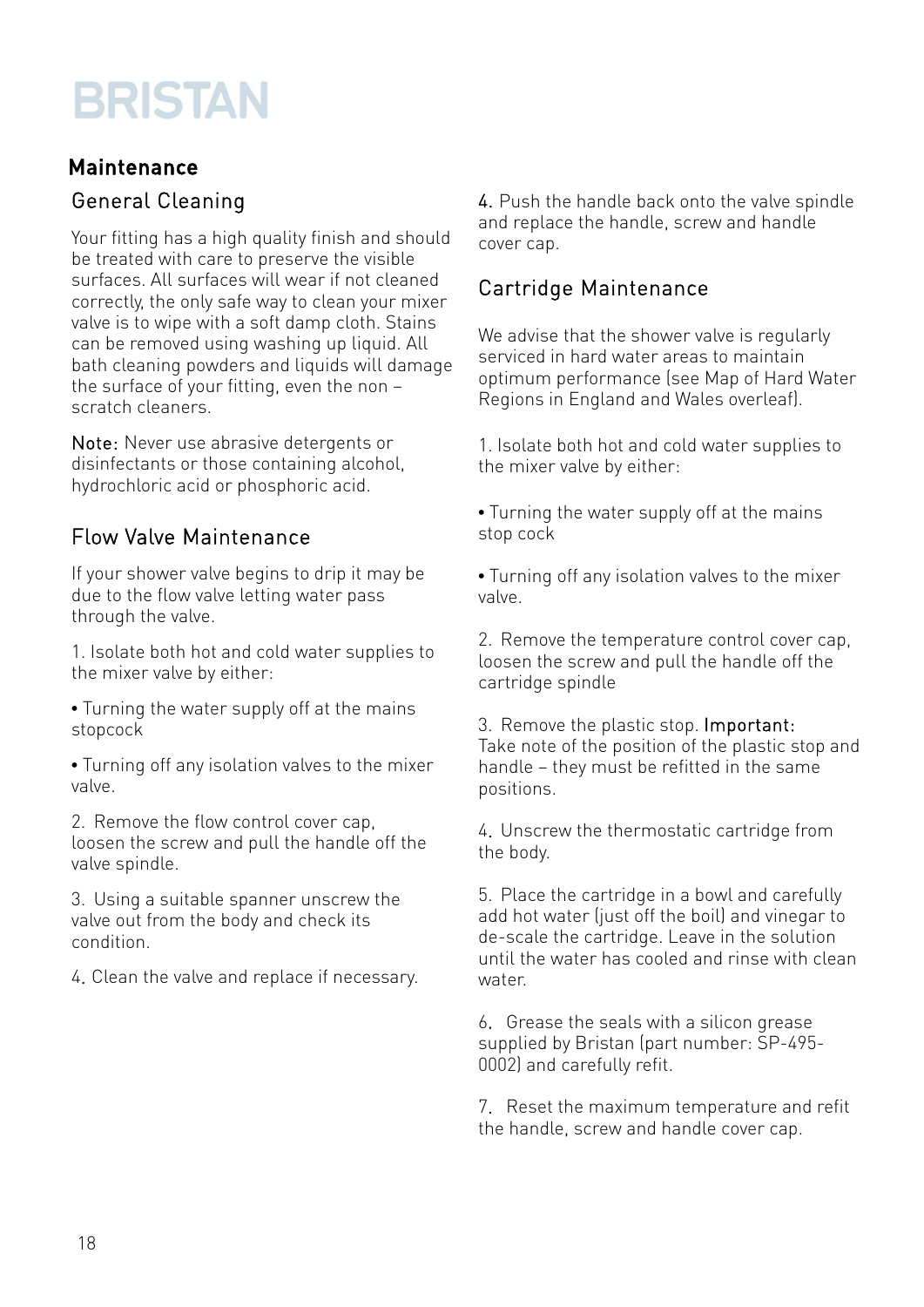#### Troubleshooting

| Symptom                                                       | Cause                                                                                                          | Remedy                                                                                                                            |
|---------------------------------------------------------------|----------------------------------------------------------------------------------------------------------------|-----------------------------------------------------------------------------------------------------------------------------------|
| No flow or low flow rate<br>and / or varying<br>temperatures. | Partially closed stop or service<br>valve in water supply pipework to<br>the mixer valve.                      | Open stop or service valve.                                                                                                       |
|                                                               | Instantaneous water heater<br>cycles on and off as the flow rate<br>or pressure is too low.                    | Increase water flow rate or<br>pressure through system                                                                            |
|                                                               |                                                                                                                | Contact the boiler manufacturer.                                                                                                  |
|                                                               | Head of water is below the<br>minimum distance required.                                                       | Refer to the specifications<br>section.                                                                                           |
|                                                               | Inlet filter is partially blocked.                                                                             | Clean or replace, flush through<br>pipework before refitting.                                                                     |
|                                                               | Hot or cold water being drawn off<br>elsewhere causing pressure<br>changes or instantaneous boiler<br>changes. | Do not use other water outlets<br>when using the shower valve.                                                                    |
|                                                               | Make sure the maintained inlet<br>pressures are nominally<br>balanced and sufficient.                          | If pressures are unbalanced<br>then a pressure reducing valve<br>should be used.                                                  |
|                                                               | Airlock or partial blockage of the<br>pipework.                                                                | Flush through pipework to<br>ensure removal of debris and<br>any airlocks.                                                        |
|                                                               | No hot or cold water reaching the<br>shower valve.                                                             | Check hot and cold feeds (the<br>valve will shut down if either the<br>hot or cold supply fails).                                 |
| Water leaking from<br>showerhead.                             | This is normal for a short time<br>after turning off.                                                          | Adjust the angle of the<br>showerhead as necessary to<br>vary draining time.                                                      |
|                                                               | Shower flow control valve failing<br>to close fully, possibly due to<br>water borne debris.                    | Remove flow control valve<br>assembly and check. Refer to<br>maintenance section (page 18)<br>before dismantling shower<br>valve. |
|                                                               | Flow control valve seals<br>damaged.                                                                           | Check condition of flow control<br>valve and replace as necessary<br>Irefer to maintenance section<br>(page 18).                  |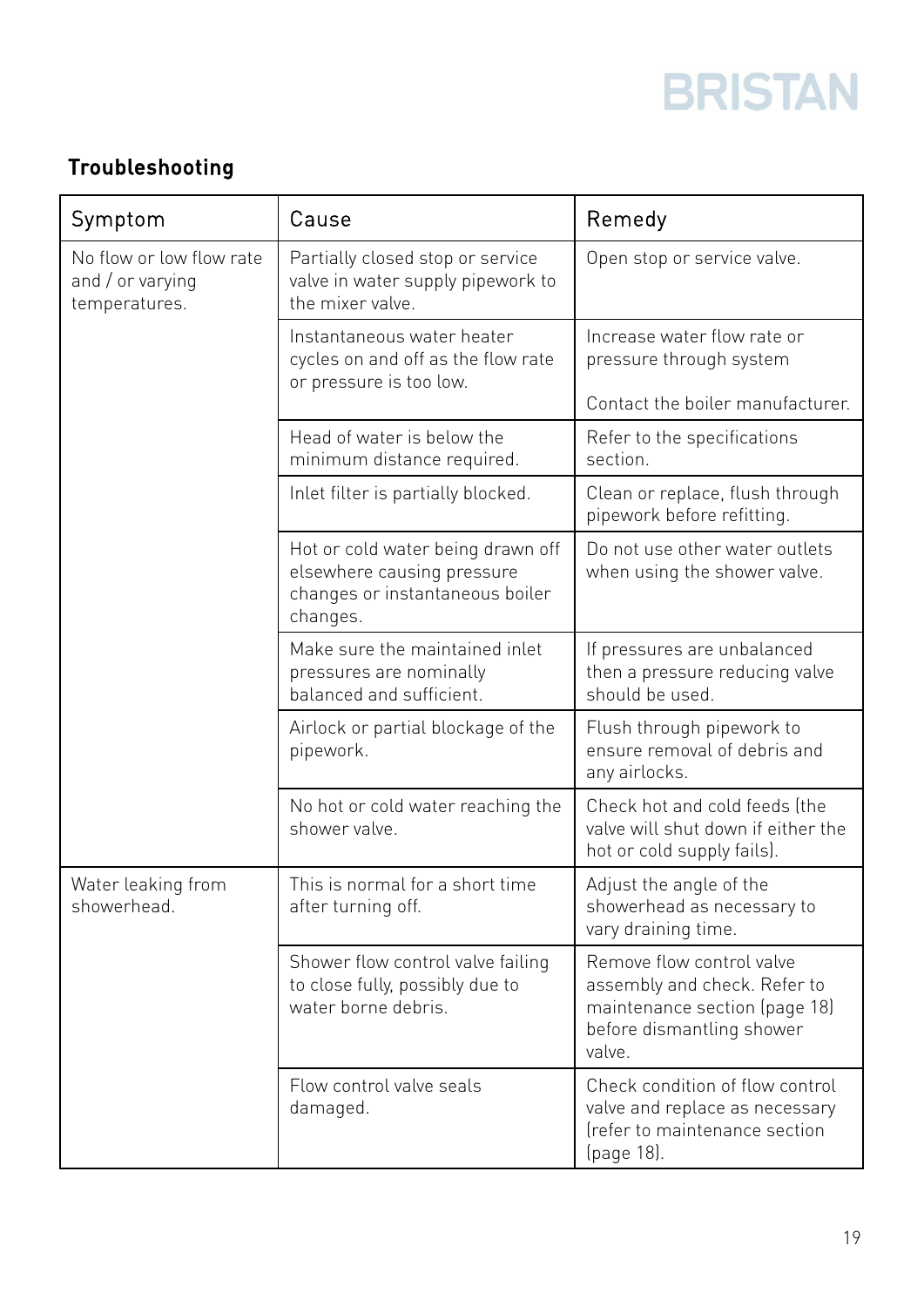#### Troubleshooting

| Symptom                                                                          | Cause                                                                               | Remedy                                                                                                                                                       |
|----------------------------------------------------------------------------------|-------------------------------------------------------------------------------------|--------------------------------------------------------------------------------------------------------------------------------------------------------------|
| Maximum water<br>temperature too hot or<br>cold.                                 | Maximum water temperature set<br>incorrectly.                                       | Reset maximum water<br>temperature. Refer to<br>'Setting/Commissioning'<br>sections.                                                                         |
| Outlet water<br>temperature too hot /<br>cold.                                   | Inlet filter is partially blocked.                                                  | Check insert filters for any<br>blockages and clean as<br>necessary.                                                                                         |
|                                                                                  | Installation conditions outside<br>operating parameters.                            | Refer to Installation<br>Requirements (pages 07-10).                                                                                                         |
|                                                                                  |                                                                                     | Service shower valve as<br>recommended. Refer to<br>maintenance section (page 18).                                                                           |
| Water temperature too<br>cold - maximum water<br>temperature incorrectly<br>set. | Hot water temperature is less<br>than 10°C above the required<br>blend temperature. | Adjust hot water temperature or<br>wait for water to reheat if stored<br>system is used.                                                                     |
|                                                                                  | Instantaneous water heater not<br>igniting because water flow rate<br>is too low.   | Increase water flow rate through<br>the system.                                                                                                              |
|                                                                                  |                                                                                     | Check cartridge inlet filters and<br>clean or replace. Refer to<br>maintenance section (page 18).                                                            |
|                                                                                  |                                                                                     | Contact the boiler manufacturer.                                                                                                                             |
|                                                                                  | Instantaneous water heater not<br>igniting because water pressure<br>is to low.     | Refer to General Information for<br>system requirements.                                                                                                     |
|                                                                                  |                                                                                     | Increase water pressure<br>through system.                                                                                                                   |
|                                                                                  |                                                                                     | Contact the boiler manufacturer.                                                                                                                             |
| Only hot or cold water<br>from Thermostatic<br>Mixing Valve outlet.              | Inlet water supplies are reversed<br>(hot to cold supply).                          | Check the connections are the<br>correct way round. Hot on the<br>left and cold on the right when<br>viewed from the front. Rework<br>pipework as necessary. |
|                                                                                  | Inlet filter is partially blocked.                                                  | Clean or replace, flush through<br>pipework before refitting.                                                                                                |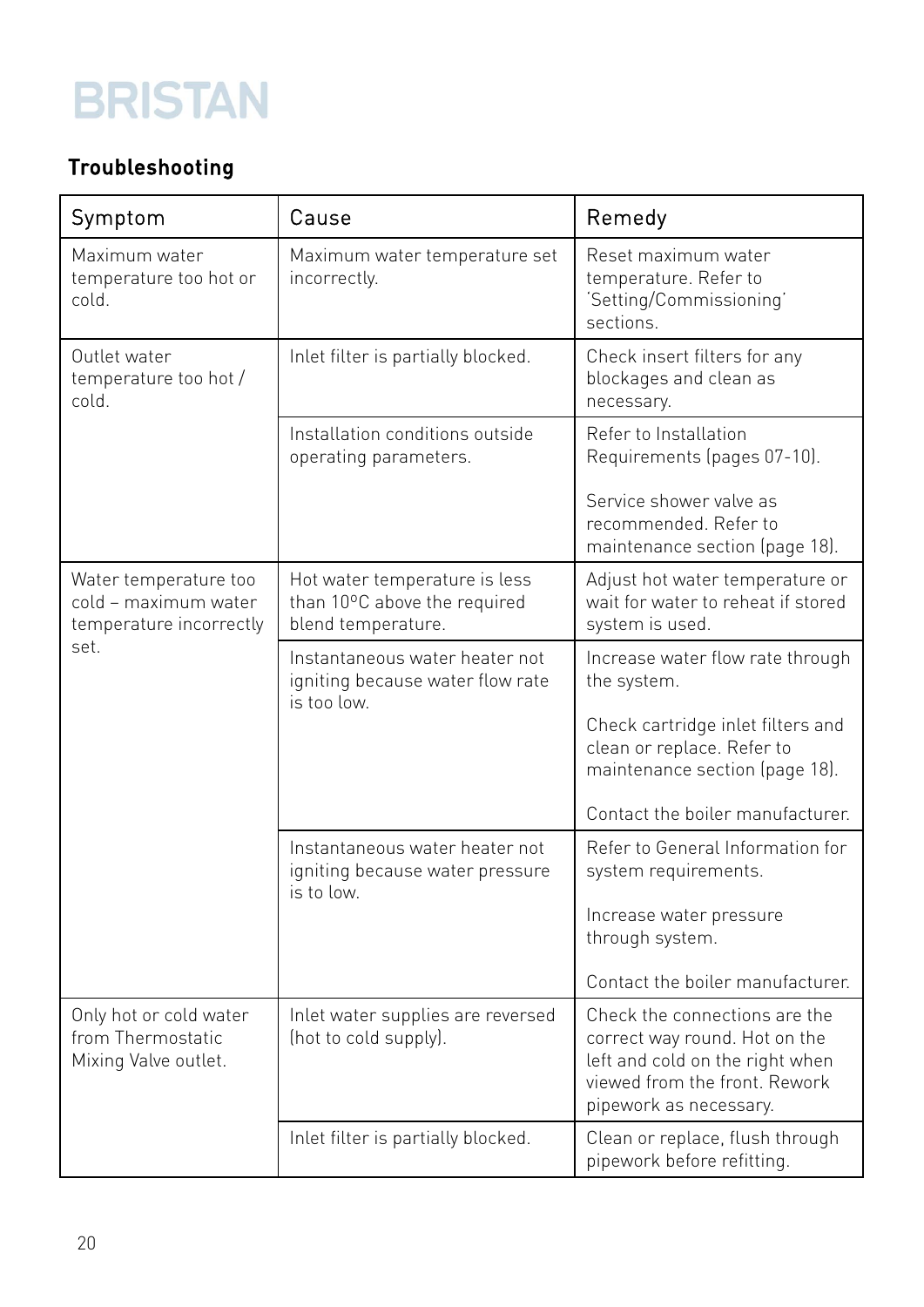

#### Notes

Please use this space to add any notes you or your installer may have regarding the plumbing system / installation of this product.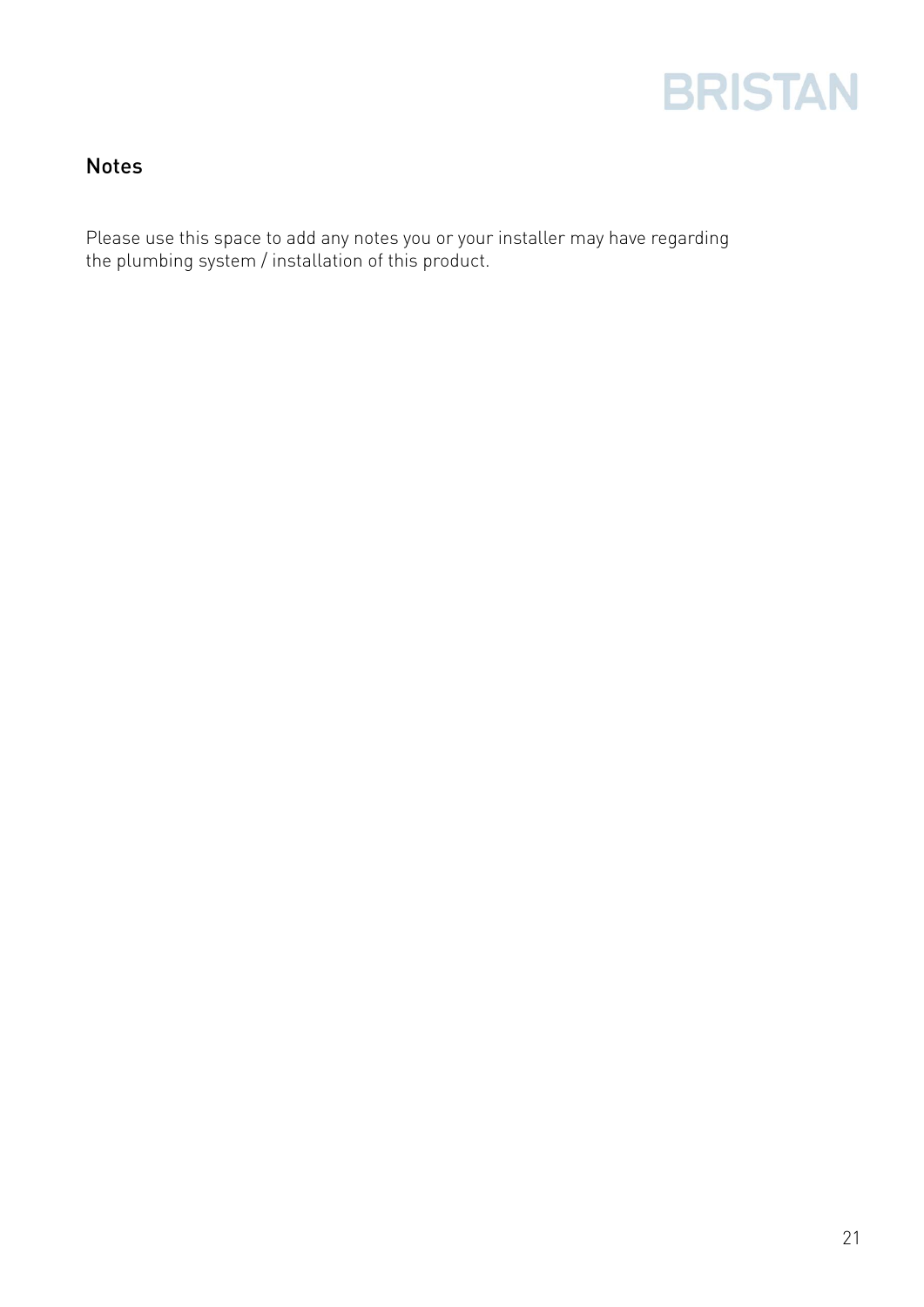#### Bristan Guarantee

At Bristan, we want to make things as easy as possible for our customers. That's why we design products that are easy to fit and use, and that are quality tested to make sure they won't let you down. It's also why we offer solid guarantees on all products, effective from the date of purchase, to give you peace of mind.

All Bristan taps are covered by a 5 year guarantee. This also includes 2 years Labour cover which means that, in the unlikely event that there is a problem in the first 2 years after purchase, we'll send one of our expert engineers to fix it.

\*Labour is provided by an approved Bristan Care engineer or appointed representative. The quarantee only applies to products with a manufacturing fault. There will be a call out charge for any incidents where no fault has been found with the product, or if the issue is due to poor installation or maintenance.

#### Guarantee Terms and Conditions

This guarantee is in addition to your statutory and other legal rights and is subject to the following conditions:

- The product was purchased within the United Kingdom or Republic of Ireland.
- The guarantee applies solely to the original purchaser with proof of purchase.
- The installation must allow ready access to all products for the purpose of inspection, maintenance or replacement.
- Repair under this guarantee does not extend the original expiry date. The guarantee on any replacement parts or products ends at the original expiry date.
- Any part found to be defective during the guarantee period will be replaced without charge, providing that the product has been installed in accordance with the instructions given in this guide and used as the manufacturer intended.

The guarantee does not cover:

- Damage or defects caused by:
	- general wear and tear (including special non-chrome finishes; components such as filters, seals, 'O' rings and washers)
	- incorrect installation
	- repair using non- Bristan parts
	- accidental or wilful misuse
	- corrosion and the use of inappropriate cleaning products.
	- system debris including the build up of limescale (which can be controlled through regular servicing and maintenance).
- Compensation for loss of use of the product or consequential loss of any kind.

In the interests of continuous product improvement, Bristan reserves the right to alter product specifications without notice.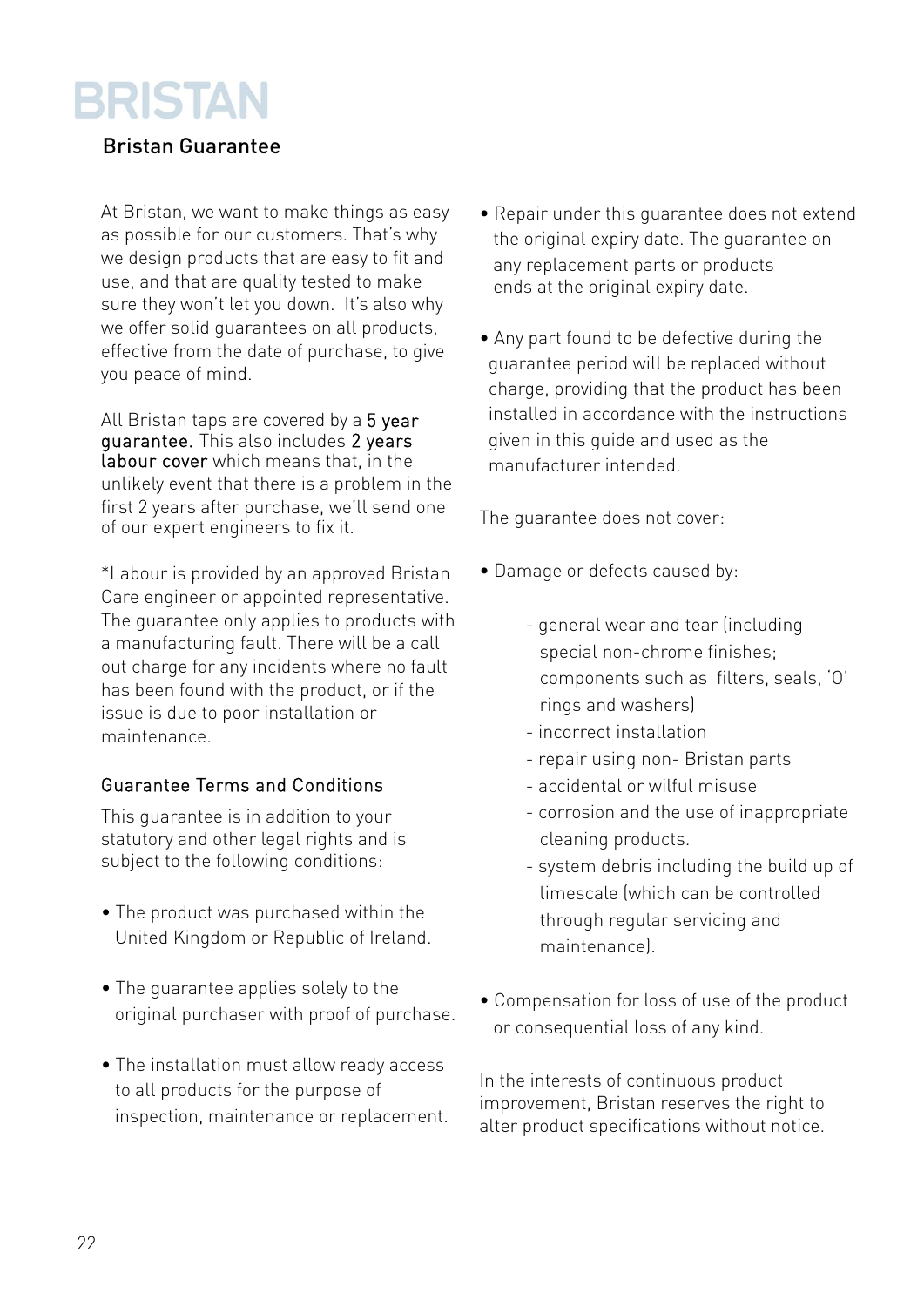

The Bristan Product Guarantee does not affect your statutory rights as a consumer.

#### •Need help?

If this product does not function correctly when first used, contact Bristan Care Customer Service on 0844 701 6273 where our expert team of advisors will be able to offer you help and advice.

#### •Problems during the guarantee period

In the unlikely event that you encounter any problems with the product during the guarantee period, contact Bristan Care Customer Service on 0844 701 6273 with your proof of purchase and we will work to resolve the problem quickly.

#### Bristan Care Customer Support

Bristan customers also benefit from the support of Bristan Care, our comprehensive customer support package which offers:

#### Technical support hotline

(Tel: 0844 701 6273) with access to fully trained advisors who can offer installation advice, talk you through quick maintenance checks, or recommend the best course of action to fix any problems with a product

#### Expert advice

Find easy to follow 'how to' video guides and technical FAQs online at www.bristan.com. Our guides take you step-by-step through many product installations and you can find plenty of easy guides to quick product fixes and servicing.

#### Spare parts

We hold thousands of spares and we keep them for discontinued products for over seven years. Spares can easily be ordered online at www.bristan.com and are dispatched the same day.

#### Expert plumbing engineers

If we can't solve the problem over the 'phone or with a spare part, then we'll send out one of our Bristan Care engineers to take a look. Bristan Care engineers provide free support for products that are within guarantee, but are also available to service products that are out of guarantee for a small charge. For details, please call customer services on 0844 701 6273.